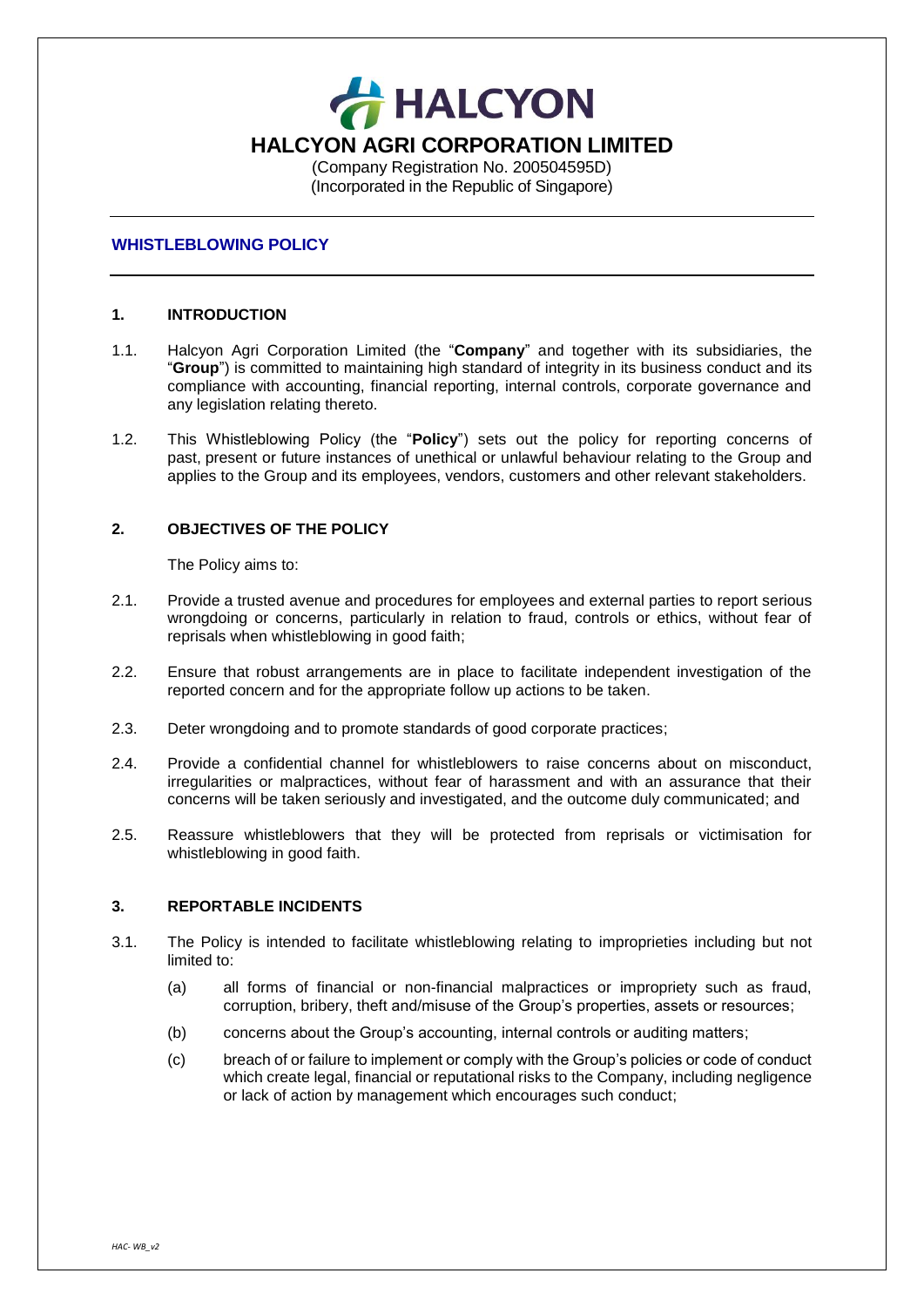- (d) conduct which is an offence or breach of law, endangerment of the health and safety of an individual;
- (e) unethical behaviours such as abuse of authority or position;
- (f) wilfully make a negligent disclosure of serious conflict of interest;
- (g) any harassment, discrimination, victimisation or bullying, including in relation to a disclosure made under this Policy;
- (h) fraud against investors, intentional provision of incorrect information or make fraudulent statements to the Singapore Exchange Securities Trading Limited, members of the investing public and/or regulatory authorities;
- (i) acts to mislead, deceive, manipulate, coerce or fraudulently influence any internal or external accountant or auditor in connection with the preparation, examination, audit or review of any financial statements or records of the Group; or
- (j) conceal information about any of the above malpractice or misconduct.
- 3.2. The above list is intended to give an indication of the type of conduct which might be considered as "wrong-doing". In cases of doubt, the whistleblower may seek to speak to his or her immediate superior or follow the procedure for reporting under this Policy.
- 3.3. It is important to understand that this policy is aimed at addressing malpractice and wrongdoing, and these concerns should not be confused with grievances and other like issues that are not of the nature described in Section 3 of this Policy, for instance, a personal work-related grievance in relation to employment terms, interpersonal conflict with other employees, disciplinary or performance management process or termination of employment.

### **4. PROTECTION AGAINST REPRISALS**

- 4.1. The Company is committed to protecting whistleblowers, and it will not tolerate any harassment, retaliation, unfair treatment or victimisation of anyone reporting a genuine concern in good faith. Furthermore, no whistleblower should suffer reprisal as a result of reporting a genuine concern, even if they are mistaken.
- 4.2. However, this assurance does not extend to any person who intentionally provides information in a report which they know or reasonably believe to be untrue, and the Company does not condone frivolous, mischievous or malicious allegations. Employee(s) making such allegations due to personal grievances or for personal gain will face disciplinary action in accordance with the Group's disciplinary procedures.

## **5. CONFIDENTIALITY**

- 5.1. The Group encourages the whistleblower to identify himself/herself when raising a concern or providing information. All reports and records will be treated with strict confidentiality, except as necessary or appropriate to conduct the investigation and to take any remedial action, in accordance with any applicable laws and regulations.
- 5.2. The Company will take all reasonable steps to protect the confidentiality and identity of a whistleblower. Exceptional circumstances under which information provided by the whistleblower may not be treated with strictest confidentiality include:
	- (a) where the Group is under a legal obligation to disclose information provided;
	- (b) where the information is already in the public domain;
	- (c) where the information is given on a strictly confidential basis to legal or auditing professionals for the purpose of obtaining professional advice; or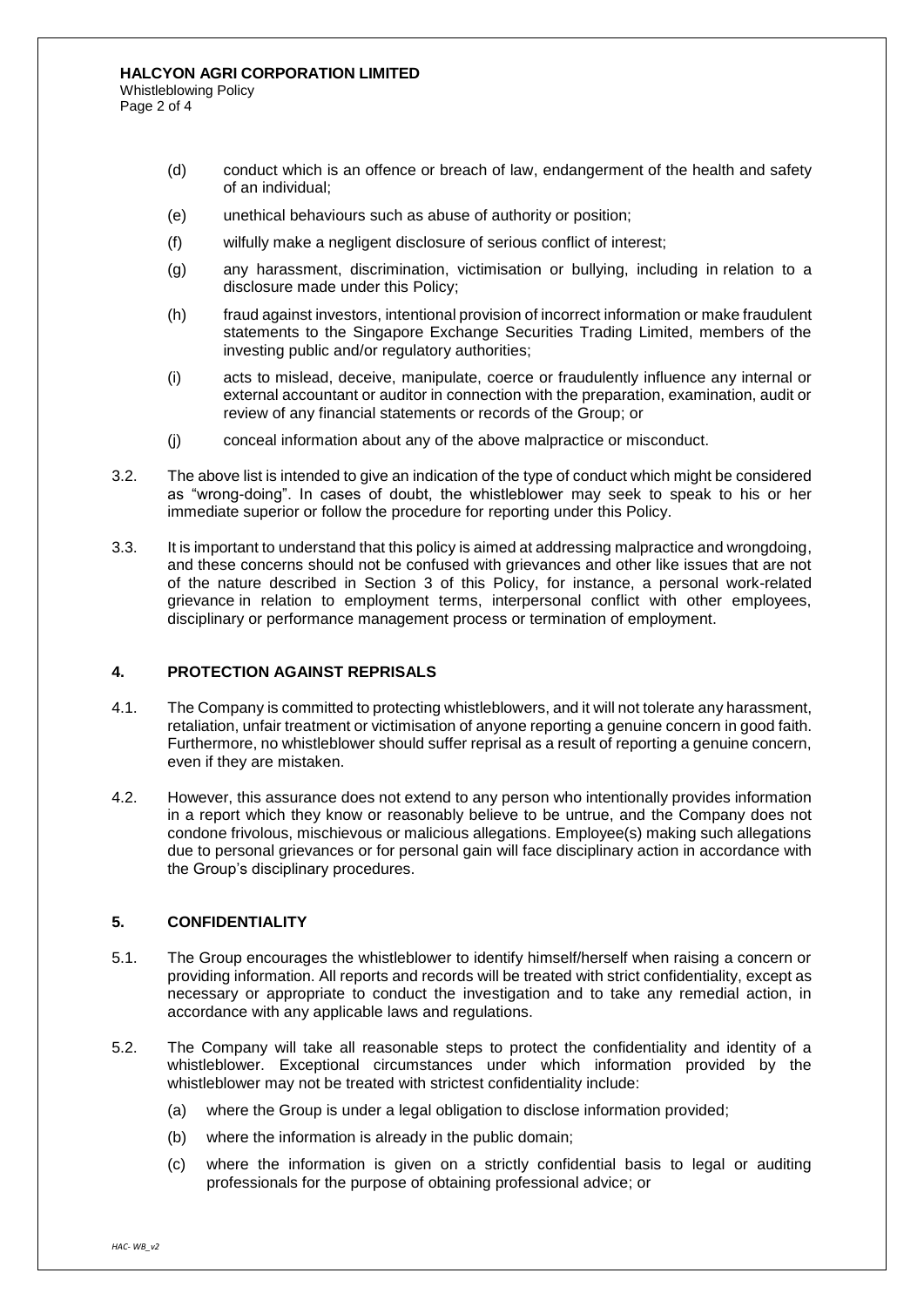- (d) where the information is given to the governmental or regulatory entities as part of investigations into allegations.
- 5.3. In the event the Company is faced with a circumstance not covered by the above, and where the whistleblower's identity is to be revealed, the Company will generally inform the whistleblower in advance and advise him/her of the process.

### **6. CONCERNS AND INFORMATION PROVIDED ANONYMOUSLY**

- 6.1. Concerns expressed or irregularities expressed anonymously are more difficult to act upon effectively and may hinder investigation work. Notwithstanding, the Company will consider anonymous reports, taking into account the following:
	- (a) the seriousness of the issue raised:
	- (b) the credibility of the concern; and
	- (c) the likelihood of confirming the allegation from attributable sources and information provided.
- 6.2. If a whistleblower chooses to make such reports anonymously, he/she shall not be entitled to the investigation outcome of the case reported.

## **7. WHISTLEBLOWING REPORTING AND COMMUNICATION CHANNELS**

- 7.1. The whistleblower should report his/her concerns directly to the Audit Committee, who is responsible for oversight and monitoring of whistleblowing, and ensuring that issues raised are properly resolved by the management or such parties as appropriate.
- 7.2. The channels of reporting to the Audit Committee are as follows:

| Email       | ac@halcyonagri.com                                                                                                              |
|-------------|---------------------------------------------------------------------------------------------------------------------------------|
| Online form | https://www.halcyonagri.com/contact-us/<br>Select "Governance" or "Lead Independent Director" under Type of Enquiry             |
| Post        | Halcyon Agri Corporation Limited<br>180 Clemenceau Avenue<br>#05-02 Haw Par Centre<br>Singapore 239922<br>Attn: Audit Committee |

- 7.3. All concerns raised will be independently assessed (parties who are related to the subject of the complaint must recuse themselves) to ensure that they are fairly and properly considered. As it is essential to have all critical information in order to be able to effectively evaluate and investigate a complaint, the report made should provide as much information and be as specific as possible.
- 7.4. All reports and submissions will be treated fairly and appropriately, and will be assessed based on the merit of their content, without regard to the identity of the whistleblower or the accused. The investigation will be undertaken from a neutral standpoint, without any presumption of wrongdoing.
- 7.5. The Company reserves the right to refer any concerns or complaints to appropriate external regulatory authorities. Depending on the nature of the complaint, the subject of the complaint may be informed of the allegations against him or her and be provided with an opportunity to reply to such allegations.